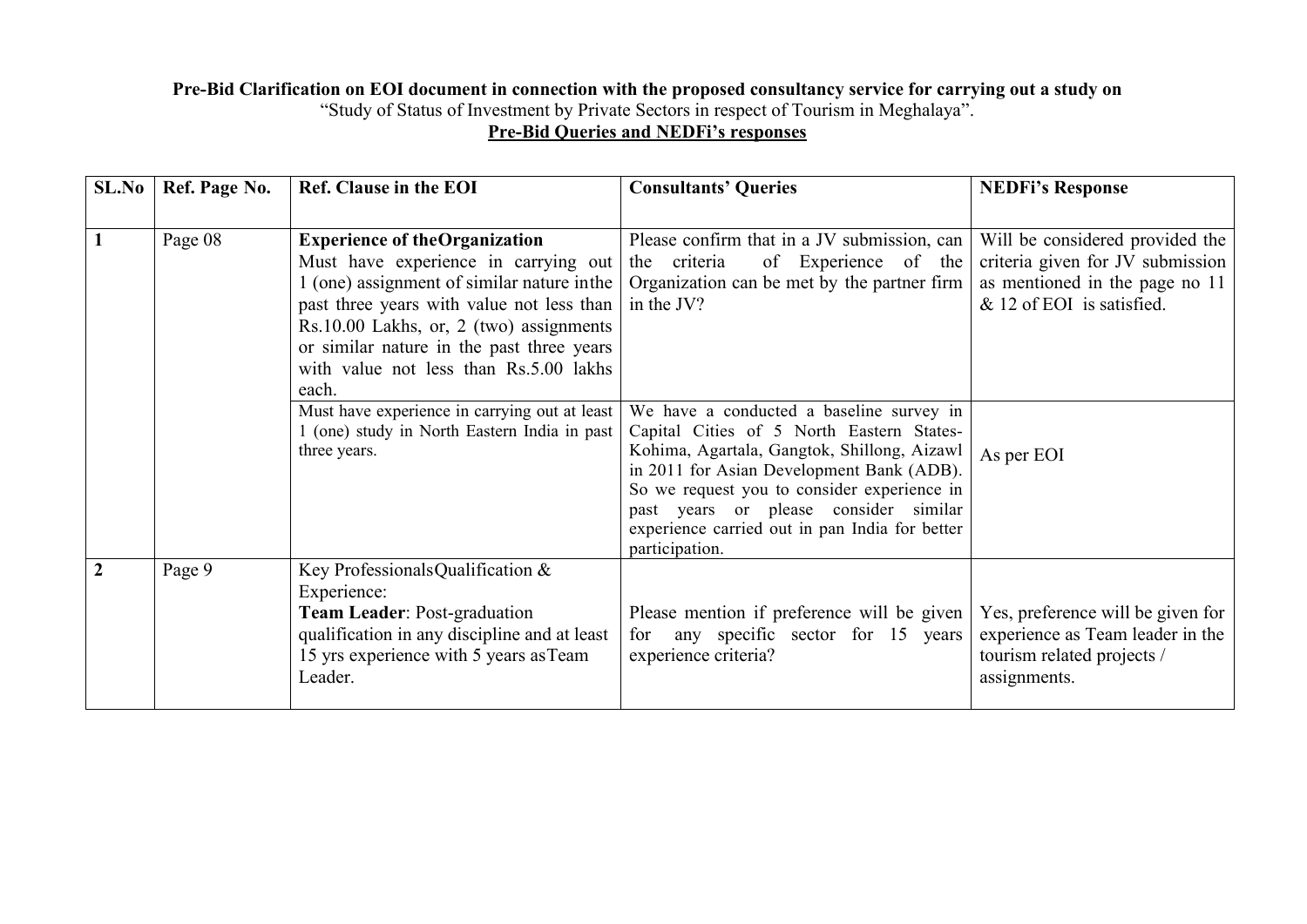| $\mathbf{3}$   | Page 3 | <b>Clause 5</b><br><b>Location of the Work</b>                                                                                                                                                                                                                                                                                                             |                                                                                                                                                                                                                  |                                                                                                                                                                                                                                                                            |
|----------------|--------|------------------------------------------------------------------------------------------------------------------------------------------------------------------------------------------------------------------------------------------------------------------------------------------------------------------------------------------------------------|------------------------------------------------------------------------------------------------------------------------------------------------------------------------------------------------------------------|----------------------------------------------------------------------------------------------------------------------------------------------------------------------------------------------------------------------------------------------------------------------------|
|                |        | Locations of the Work include the<br>following places:<br>All the states of North Eastern<br>$\mathbf{A}$<br>Region of India; and<br>Other locations of the country<br>$\ddot{\bullet}$<br>relevant to the performance of the<br>Assignment / Job.                                                                                                         | Clause 5 of the RFP suggests that the study<br>has to beconducted for all the states of north<br>eastern region. Kindly clarify if the location<br>of work is only Meghalaya or all the north<br>eastern states. | It is a typo error and the location<br>of work is to be conducted in the<br>state of Meghalaya.<br>However, reference can be taken<br>from the other locations of the<br>relevant<br>the<br>country<br>to<br>performance of the Assignment /<br>Job as the study progress. |
| $\overline{4}$ | Page 9 | Key ProfessionalsQualification &<br>Experience.                                                                                                                                                                                                                                                                                                            | The TOR is silent on the Man months for<br>each of the Key experts. Please clarify on the<br>same.                                                                                                               | As per EOI                                                                                                                                                                                                                                                                 |
| $\overline{5}$ | Page 4 | <b>Instructions to bidders, point 6</b><br>The last date for submission of EOI bid is<br>indicated in the cover note. Any EOI<br>received by NEDFi after the mentioned<br>deadline shall be rejected and returned<br>unopened to the Bidder. Only the hard<br>copy of the EOI bid is acceptable on or<br>before the last date of submission of EOI<br>bid. | We request to kindly consider online<br>submission of bids.                                                                                                                                                      | As specified in the EOI, only<br>hard copy of the EOI bid is<br>acceptable                                                                                                                                                                                                 |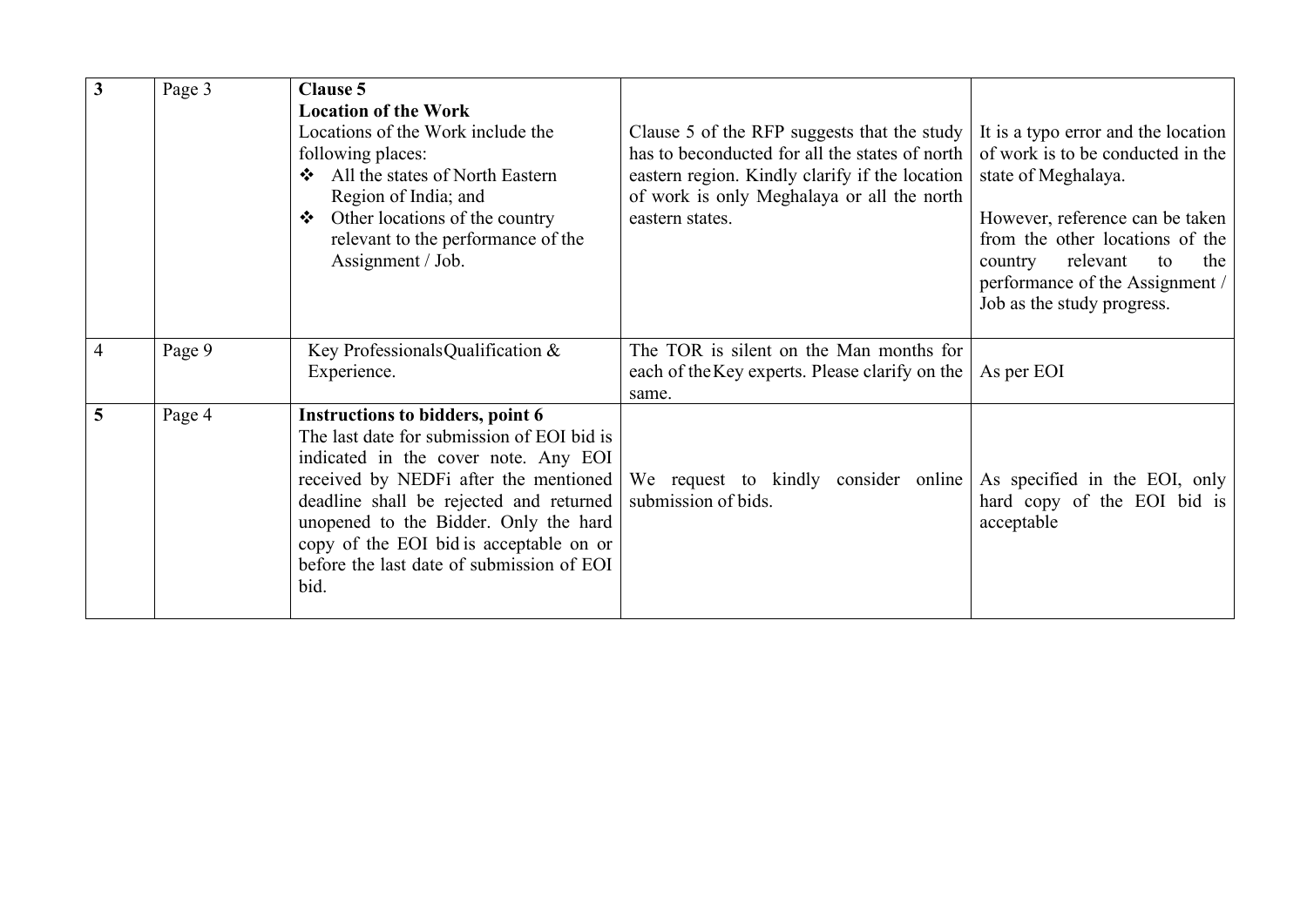| 6 | Page 6 | <b>EOI Submission FormatEOI Form-4:</b><br>of<br>similar<br>Details<br>assignment(s)<br>undertaken by the Consultant along with<br>the experience certificate(s) from client(s)                                                                                     | We request you to kindly consider ongoing<br>assignments with more than 80% of the fee $\vert$<br>received for eligibility qualification.                                                                                                                                                                                                                                                                                                                                                                                            | As per EOI                                                                                                                                      |
|---|--------|---------------------------------------------------------------------------------------------------------------------------------------------------------------------------------------------------------------------------------------------------------------------|--------------------------------------------------------------------------------------------------------------------------------------------------------------------------------------------------------------------------------------------------------------------------------------------------------------------------------------------------------------------------------------------------------------------------------------------------------------------------------------------------------------------------------------|-------------------------------------------------------------------------------------------------------------------------------------------------|
|   |        | clearly indicating the scope of the<br>services rendered by the Consultant in<br>support of having completed the<br>assignment(s) and Work Order(s) along<br>with Self Certificate(s) of Completion<br>(Certified by Statutory Auditor) of the<br>$assignment(s)$ . | Request you to modify the criteria as below:<br>Details of similar assignment(s) undertaken<br>by the Consultant along with the experience<br>$c$ ertificate $(s)$<br>from<br>client(s)<br>clearly<br>indicating the scope of the services rendered   Request cannot be considered<br>by the consultant in support of having<br>completed the assignment(s) (with at least<br>of $80\%$ of fee received) and Work Order(s)<br>along with Self Certificate(s) of Completion<br>(Certified by Statutory Auditor) of the<br>assignment. |                                                                                                                                                 |
|   |        |                                                                                                                                                                                                                                                                     | We request you to kindly consider self-<br>certification of completion issued by a<br>certified CA, in place of statutory auditor for<br>evaluation of similar experience as getting<br>these certificates from statutory auditor at<br>such short notice may be difficult.                                                                                                                                                                                                                                                          | Only Completed certificates<br>certified by Statutory Auditors<br>along with self certificates may<br>be considered as specified in the<br>EOI. |
|   |        |                                                                                                                                                                                                                                                                     | In past five year because of slowdown in the<br>industry due to COVID -19, there are only<br>limited assignments that are completed.<br>Hence, for fair participation, we request to $\vert$<br>relax<br>these<br>criteria<br>by<br>accepting<br>substantially completed (60% completed)<br>ongoing projects in North East.                                                                                                                                                                                                          | Request cannot be considered.                                                                                                                   |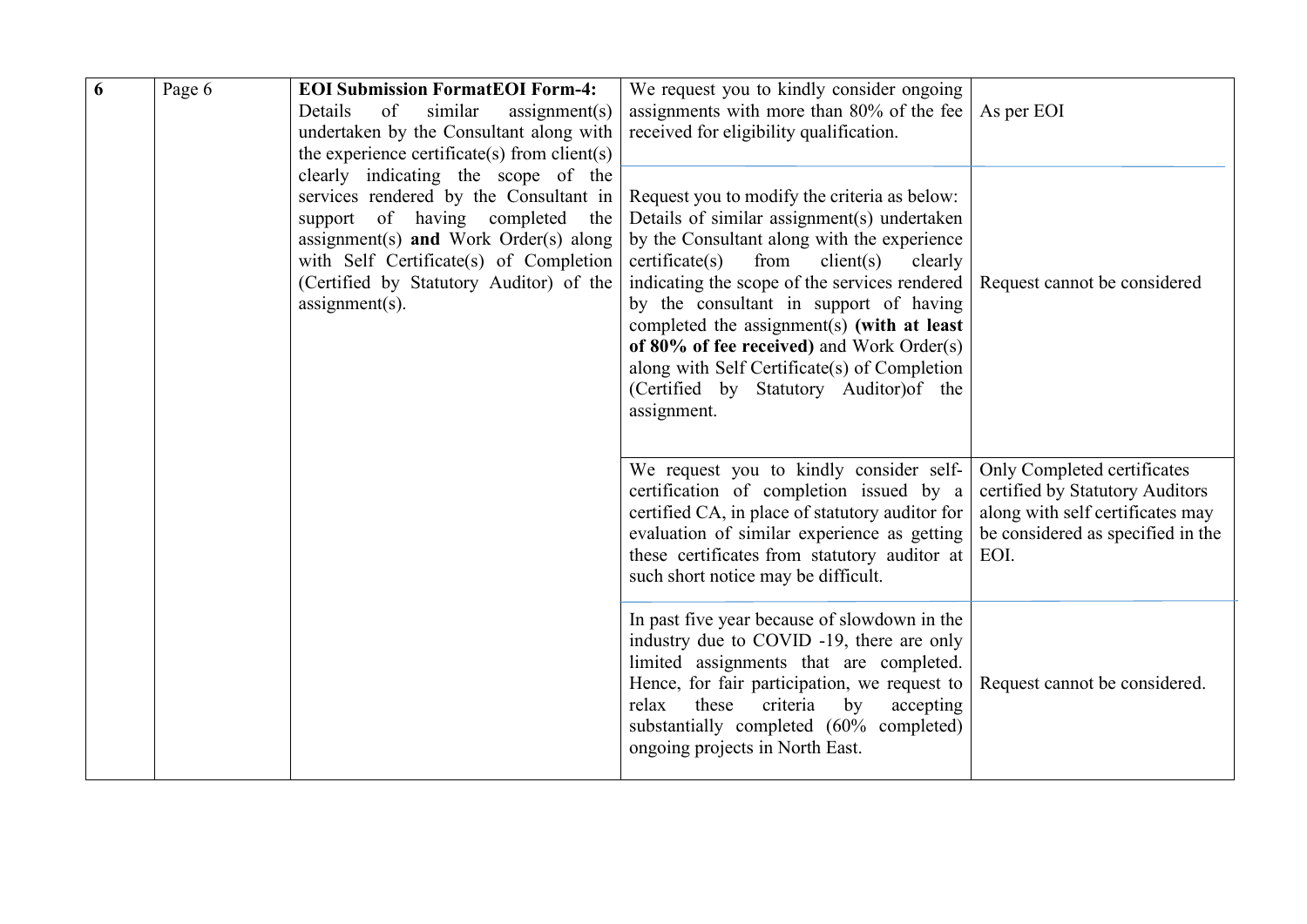|        | All copies of documents submitted in the<br>above regard have to be attested under<br>the seal and signature of the Chief<br>Executive / In Charge of Consultancy<br>Wing.<br>EOI must be certified by the Chief<br>Executive / In Charge of Consultancy<br>under his hand and seal in following<br>manner: "I hereby declare that all the<br>information and statements made in this<br>Proposal are true and accept that any<br>misinterpretation contained in it may lead<br>to disqualification of the EOI submitted<br>by our Firm / Company.                                                                         | We understand that the EOI documents/<br>proposal can be signed by Authorized<br>signatory (having Power of Attorney for<br>signing the proposal in favor of Authorized<br>signatory).<br>The cover letter that will be signed by<br>authorized signatory has similar clause. We<br>believe that would be sufficient and there is<br>no need of separate undertaking for the<br>given clause.                                                                                                                                                                                                                                                                                                                                              | Yes,<br>As per EOI.<br>As per EOI                                                                                                      |
|--------|----------------------------------------------------------------------------------------------------------------------------------------------------------------------------------------------------------------------------------------------------------------------------------------------------------------------------------------------------------------------------------------------------------------------------------------------------------------------------------------------------------------------------------------------------------------------------------------------------------------------------|--------------------------------------------------------------------------------------------------------------------------------------------------------------------------------------------------------------------------------------------------------------------------------------------------------------------------------------------------------------------------------------------------------------------------------------------------------------------------------------------------------------------------------------------------------------------------------------------------------------------------------------------------------------------------------------------------------------------------------------------|----------------------------------------------------------------------------------------------------------------------------------------|
| Page 8 | <b>Qualifying Criteria</b><br>Must have experience in carrying out 1<br>(one) assignment of similar nature in the<br>past three years with value not less than<br>Rs.10.00 Lakhs.<br><b>Or</b><br>2 (two) assignments or similar nature<br>❖<br>in the past three years with value not<br>less than Rs. 5.00 lakh seach.<br>Must have experience in carrying out<br>at least 1(one) study in North Eastern<br>India in past three years.<br>Must have experience in carrying out<br>❖<br>at least 1 (one) study for Government<br>India<br>State Government<br>of<br>Ministries or Departments in the past<br>three years. | We request you to kindly consider experience<br>of the consultantsin last seven years.<br>Hence, request you to modify the criteria as<br>below:<br>Must have experience in carrying out 1<br>(one) assignment of similar nature in the<br>past seven years with value not less than<br>Rs.10.00 Lakhs<br><b>Or</b><br>2 (two) assignments or similar nature in<br>the past seven years with value not less<br>than Rs. 5.00 lakhs each.<br>Must have experience in carrying out at<br>least 1 (one) study in North Eastern India<br>in past seven years.<br>$\cdot$<br>Must have experience in carrying out at<br>least 1 (one) study for Government of<br>India / State Government Ministries or<br>Departments in the past seven years. | experience<br>The<br>the<br>οf<br>consultants may be considered<br>for the last 5 years instead of 3<br>years as specified in the EOI. |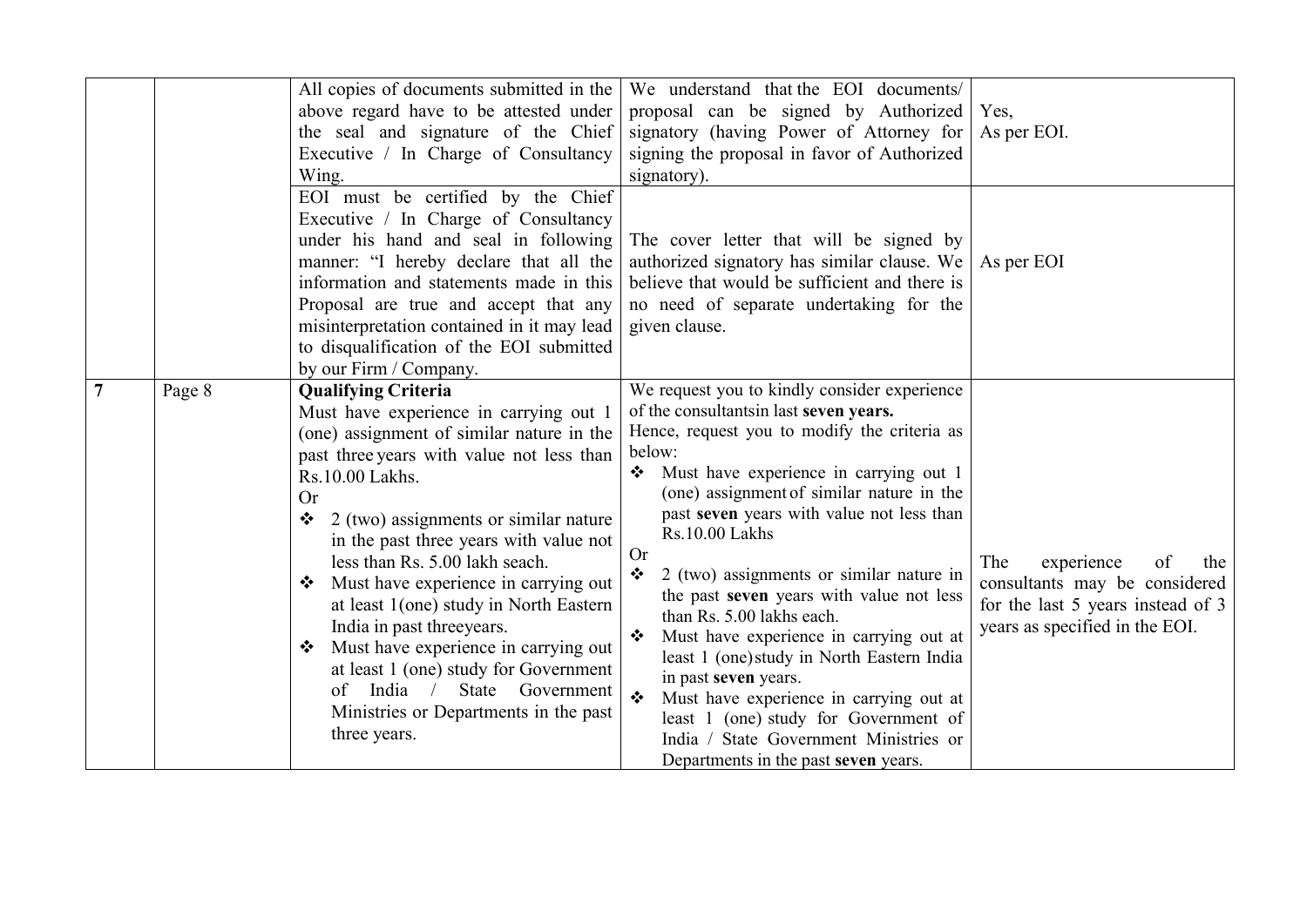| $\overline{\mathbf{8}}$ | Page 13 | <b>EOI Form 4 (Experience)</b><br>Summary of the select<br>projects<br>undertaken during the past 5 (five)<br>years similar to the requirements for the<br>assignment. | There is a discrepancy for project<br>experience between the Qualifying Criteria<br>and EOI Form 4. As per Qualifying Criteria,<br>project experience in last 3 years will be<br>considered whereas as per EOI Form 4,<br>project experience for last 5 years has been<br>asked. Please Clarify.<br>Further, it is to request you to kindly modify $\vert$<br>the qualifying criteria to consider the<br>projects undertaken in the last 5 years<br>instead of last 3 years, as there has been<br>slowdown in the industry with minimal<br>project progress due to the Covid-19<br>pandemic. Hence, we would request you to<br>amend the Qualifying criteria as follows:<br>Must have experience in carrying out<br>$1(one)$ assignment of similar nature in the<br>past five years with value not less than<br>Rs.10.00 Lakhs, or,<br>2 (two) assignments or similar nature in the<br>past three years with value not less than<br>Rs.5.00 lakhs each.<br>Must have experience in carrying out<br>atleast 1 (one) study in North Eastern India<br>in past <u>five</u> years.<br>Must have experience in carrying out atleast<br>1 (one) study for Government of India/State<br>Government Ministries or Departments in | We agree that projects/<br>assessments/ studies undertaken<br>in the last 5 years instead of 3<br>years as specified in the EOI<br>may be considered. |  |
|-------------------------|---------|------------------------------------------------------------------------------------------------------------------------------------------------------------------------|-------------------------------------------------------------------------------------------------------------------------------------------------------------------------------------------------------------------------------------------------------------------------------------------------------------------------------------------------------------------------------------------------------------------------------------------------------------------------------------------------------------------------------------------------------------------------------------------------------------------------------------------------------------------------------------------------------------------------------------------------------------------------------------------------------------------------------------------------------------------------------------------------------------------------------------------------------------------------------------------------------------------------------------------------------------------------------------------------------------------------------------------------------------------------------------------------------------------------|-------------------------------------------------------------------------------------------------------------------------------------------------------|--|
|                         |         |                                                                                                                                                                        | the past <u>five</u> years.                                                                                                                                                                                                                                                                                                                                                                                                                                                                                                                                                                                                                                                                                                                                                                                                                                                                                                                                                                                                                                                                                                                                                                                             |                                                                                                                                                       |  |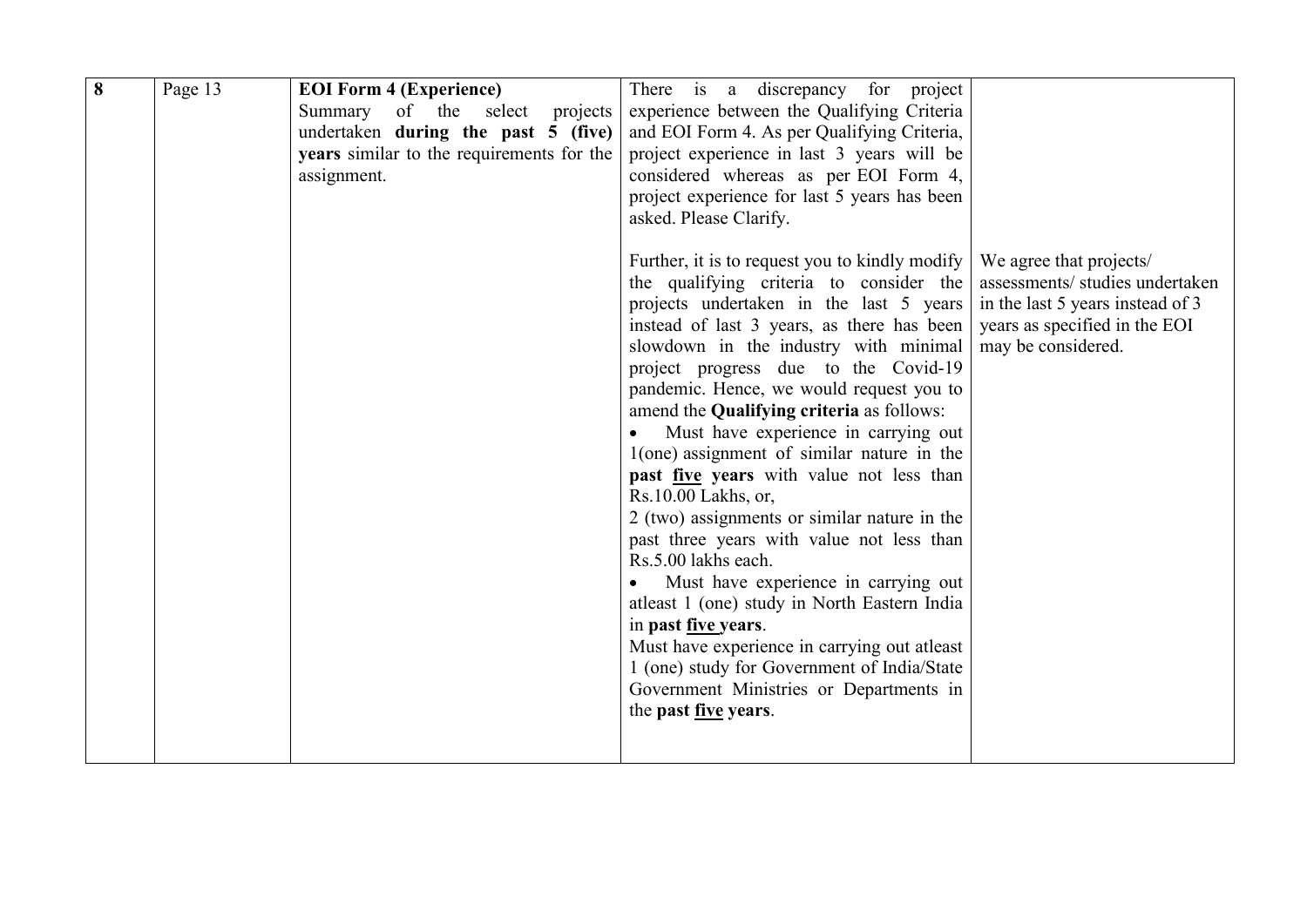| 9  | Page 9 | Qualifying criteria.                                                                                                                                                                                                           | Please clarify whether we need to submit the<br>CVs for all key professionals at this stage of<br>EOI or brief profile along with information<br>as per Form 4 will be sufficient. In case CVs<br>are needed, kindly share the format for the<br>CV as applicable.                                                                                                                                                                                                                                                                                                                                                                                                                                                                                                                                                                                                                               | CVs of all key professionals<br>need to be submitted detailing<br>all the experience and exposure<br>of the concerned person as per<br>standard format. |
|----|--------|--------------------------------------------------------------------------------------------------------------------------------------------------------------------------------------------------------------------------------|--------------------------------------------------------------------------------------------------------------------------------------------------------------------------------------------------------------------------------------------------------------------------------------------------------------------------------------------------------------------------------------------------------------------------------------------------------------------------------------------------------------------------------------------------------------------------------------------------------------------------------------------------------------------------------------------------------------------------------------------------------------------------------------------------------------------------------------------------------------------------------------------------|---------------------------------------------------------------------------------------------------------------------------------------------------------|
| 10 | Page 9 | <b>Team leader:</b> Curriculum Vitae (CV) of<br>the proposed Team Leader with<br>document in support of experience as<br>Team Leader.                                                                                          | Please clarify, for Team leader position, do<br>we need to submit the documents in support<br>of experience as Team Leader at this stage<br>of EOI.                                                                                                                                                                                                                                                                                                                                                                                                                                                                                                                                                                                                                                                                                                                                              | Yes.                                                                                                                                                    |
| 11 | Page 9 | Key Professionals Qualification &<br><b>Experience:</b><br>Tourism and Travel Management<br><b>Expert</b><br>Post-graduation qualification in Tourism<br>& Travel<br>management with 10 years' experience in<br>similar works. | The qualification criteria for Tourism and<br>Travel Management Expert is highly<br>restrictive. Hence, we request you to modify<br>therequired qualification as below:<br>Post-graduation qualification in Tourism $\&$<br>Travel management/ M. Plan/ MBA or<br>equivalent with 10 years' experience in<br>similar works.<br>A Masters degree in Tourism / Hospitality<br>Management is not a highly pursued<br>educational qualification in India and so<br>there are not many professionals with these<br>degrees having experience in consultancy<br>services. As a result there are many<br>experienced tourism professionals with a<br>general management degree in India who<br>have the competency to take up this role.<br>Hence, we would request to consider<br>'Masters in Tourism Management' or<br>'Masters in Management' or Post Graduate.<br>Diploma in Tourism or equivalent. | As per EOI.<br>Request cannot be considered.                                                                                                            |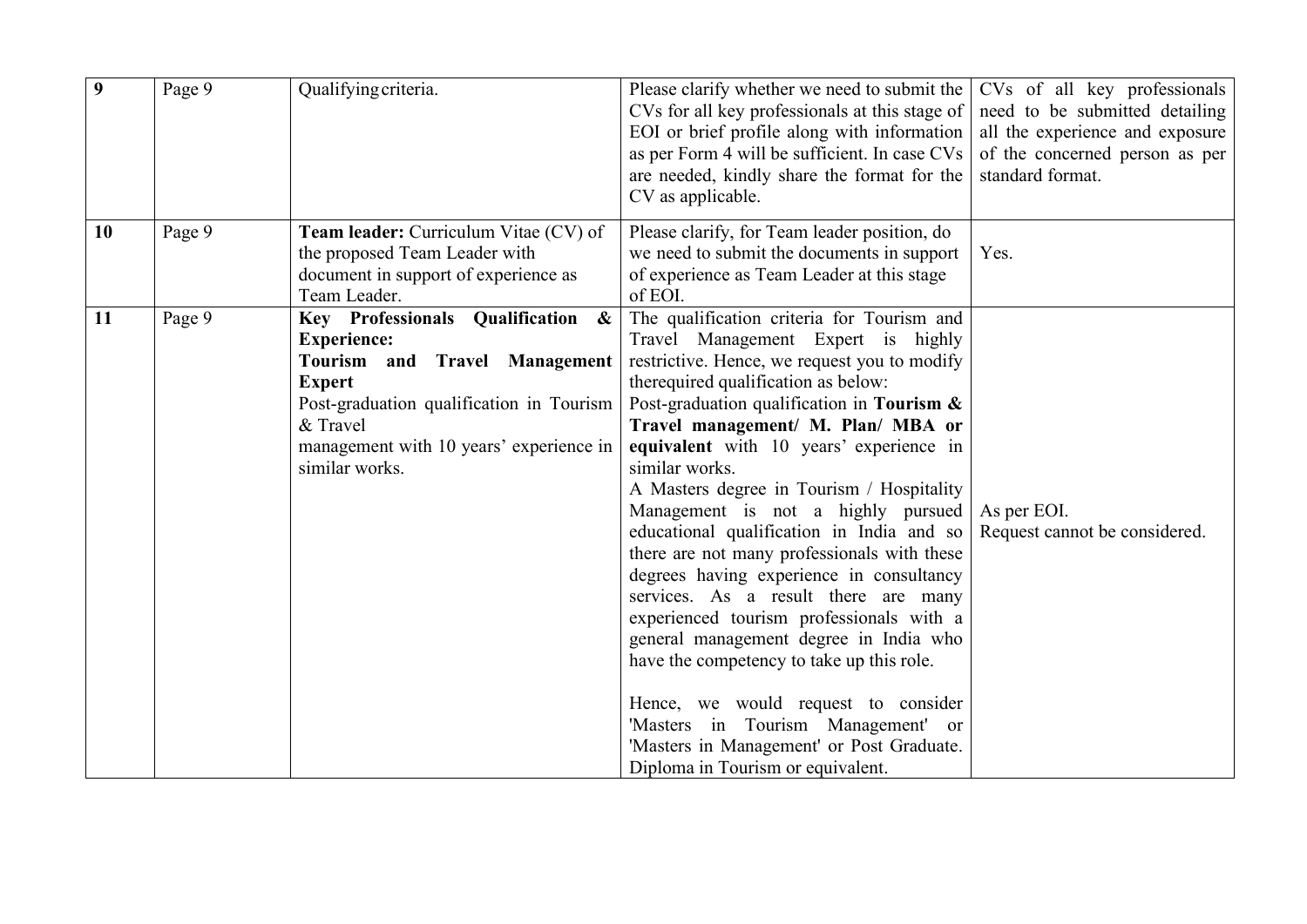| 12 | Page 9 | <b>Human Resource Management Expert</b> | The qualification criteria for Human                              |                               |
|----|--------|-----------------------------------------|-------------------------------------------------------------------|-------------------------------|
|    |        | Post-graduation<br>qualification<br>1n  | Resource Management Expert is highly                              |                               |
|    |        | Hospitality<br>Management/<br>Logistic/ | restrictive. Hence, we request you to modify                      |                               |
|    |        | Human Resource with 10 years'           | therequired qualification as below:                               |                               |
|    |        | experience in similar works related to  | <b>Human Resource Management Expert</b>                           |                               |
|    |        | service sector of tourism industry.     | Post-graduation qualification in Hospitality                      |                               |
|    |        |                                         | Management/                                                       |                               |
|    |        |                                         | Logistic/ Human Resource with 10 years'                           | As per EOI.                   |
|    |        |                                         | experience in similar works related to service                    | Request cannot be considered. |
|    |        |                                         | sector of tourism industry or other                               |                               |
|    |        |                                         | infrastructure sectors.                                           |                               |
|    |        |                                         | Request you to modify the qualification of                        |                               |
|    |        |                                         | Human Resource Management Expert as per                           |                               |
|    |        |                                         | the following:                                                    |                               |
|    |        |                                         | Post-graduation qualification in Hospitality                      |                               |
|    |        |                                         | Management/ Logistic/ Human Resource                              |                               |
|    |        |                                         | the or equivalent with 10 yrs experience in                       |                               |
|    |        |                                         | similar works related to service sector of                        |                               |
|    |        |                                         | tourism industry.                                                 |                               |
| 13 | Page 9 | <b>Marketing Expert</b>                 | The qualification criteria for Marketing                          |                               |
|    |        | Post-graduation<br>qualification<br>in  | Expert is highly restrictive. Hence, we                           |                               |
|    |        | marketing management with 10 years'     | request you to modify the required                                |                               |
|    |        | experience in similar works like        | qualification as below:                                           |                               |
|    |        | E- Commerce, Digital/other IT tools in  | <b>Marketing Expert</b>                                           |                               |
|    |        | service sector of tourism industry      | Post-graduation<br>qualification<br>1n                            |                               |
|    |        |                                         | <b>Management</b> with 10 years' experience in $\vert$ As per EOI |                               |
|    |        |                                         | similar works like preparation of marketing-                      | Request cannot be considered  |
|    |        |                                         | promotion strategies for tourist sites/                           |                               |
|    |        |                                         | E-Commerce/ Digital or other IT tools in                          |                               |
|    |        |                                         | service sector of tourism industry or other                       |                               |
|    |        |                                         | infrastructure sectors                                            |                               |
|    |        |                                         | Request you to modify the qualification of                        |                               |